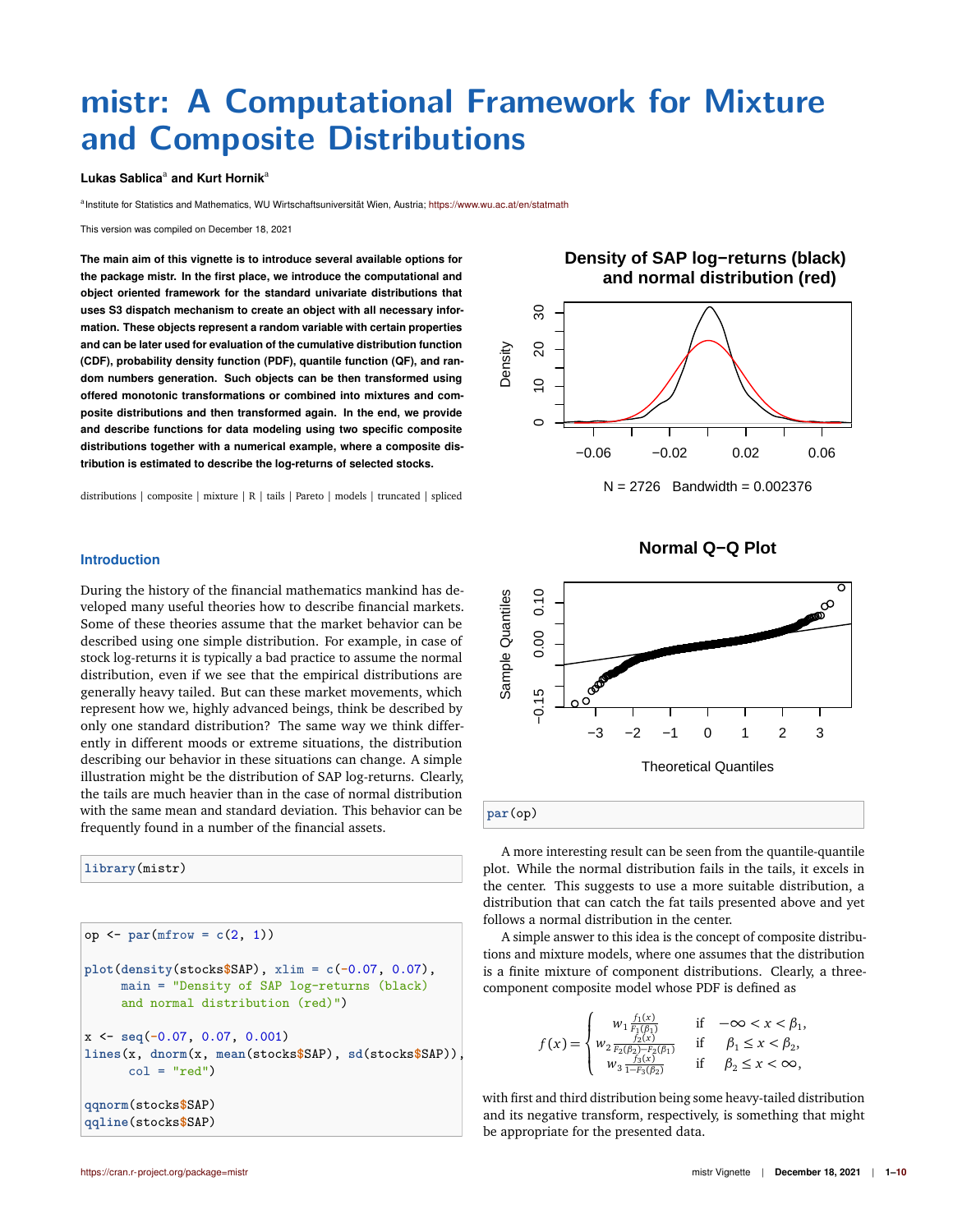Moreover, composite models have gained a fair amount of attention in actuarial loss modeling. What is frequently used are mostly models composite of two distributions, where the models are based on the log-normal distribution and defined on the positive reals. The second distribution is chosen according to the data-set to model extreme measurements. Common choices for these tail-modeling distributions are, for instance, the generalized Pareto distribution or the Burr distribution. Such models have been proposed by various authors, for more details see [\(Nadarajah and](#page-9-1) [Bakar,](#page-9-1) [2013\)](#page-9-1), [\(Cooray and Ananda,](#page-9-2) [2005\)](#page-9-2) and [\(Scollnik,](#page-9-3) [2007\)](#page-9-3). In case of financial mathematics, these generated probability distributions are not enjoying such great popularity. The main reason is the difficulty to obtain a closed form of the whole distribution, or to even fit the parameters of such a distribution to some empirical data.

To offer a general framework for such univariate distributions and for mixtures in general, package **mistr** is specifically designed to create such models, evaluate or even fit them. This article introduces this package and illustrates with several examples how these distributions can be created and used.

# **Distributions in R**

R is a very powerful and popular programming language, which people around the world use to work with distributions on a daily basis. It currently contains the standard naming convention [prefix][name], where the [name] corresponds to the name of the desired distribution and [prefix] stands for the popular p, d, q, and r. However, there are a lot of restrictions in such a concept. What would be desirable is that one would be able to treat a

random variable as a variable and so to be able to send the variable to a function or perform transformations.

Naturally, one way to do this is by using the object oriented system in R. To even improve this idea, one can use some favored dispatching mechanism, like S3 or S4, to let the computer decide how to handle the corresponding distribution correctly and which functions to use. In particular, the prefixes p, d, q, and r can still be just smartly evaluated as generic functions with appropriate methods. Moreover, with such a system we can add other useful calls and so take the distribution operations to the next level, such as a monotonic transformation of a distribution. Additionally, once these objects containing all necessary information about the distributions are defined, they can be then reused for the purpose of the mixture and composite distributions.

This approach has already been used in the package **distr** [\(Kohl](#page-9-4) [and Ruckdeschel,](#page-9-4) [2010\)](#page-9-4). Package **distr** provides a conceptual treatment of distributions by means of S4 classes. A mother class Distribution allows to create objects and contains a slot for parameters and also for the four methods mentioned above,  $p()$ ,  $d()$ ,  $q()$ , and r(). While **distr** provides several classes for distributions, like many similar packages, it does not support any tools to work with the composite distributions. In particular, the only packages available for composite models are the **CompLognormal** package [\(Nadarajah and Bakar,](#page-9-1) [2013\)](#page-9-1), and the package **Gendist** [\(Bakar](#page-9-5) *[et al.](#page-9-5)*, [2016\)](#page-9-5), which can only deal with two-components composite distributions.

The proposed framework by the package **mistr** currently supports all distributions that are included in the **stats** package and, in addition, it offers some extreme value distributions like generalized Pareto, Pareto, Frechet, and Burr. In case that the user would like to use a distribution that is not directly supported by the framework, a new distribution can be implemented in a very simple way. This procedure is more deeply documented in "Extensions" vignette.

The objects can be created very easily. The creator-functions follow a standard naming convention from R where the name of a distribution is suffixed with "dist" suffix and the parameters are entered as arguments. Thus, an object representing normal distribution with mean equal to 1 and standard deviation equal to 3 can be created as follows:

|   | $N \le$ normdist (mean = 1, sd = 3) |            |
|---|-------------------------------------|------------|
|   |                                     |            |
| # | Distribution                        | Parameters |

# Normal mean = 1, sd = 3

Once the objects are created, they can be used for evaluation of various functions. Among the most used functions surely belong the print() function that was already demonstrated and the functions  $p(), d(), q()$  and  $r()$ . These can be easily evaluated as

```
d(N, c(1, 2, 3))
   # [1] 0.1329808 0.1257944 0.1064827
p(N, c(1, 2, 3))
# [1] 0.5000000 0.6305587 0.7475075
q(N, c(0.1, 0.2, 0.3))
# [1] -2.8446547 -1.5248637 -0.5732015
r(N, 3)
# [1] 5.178729 1.633453 -1.067507
```
Another option is to use the wrappers mistr\_d(), mistr\_p(),  $mistr_q()$  and  $mistr_r()$  if the IDE catches the q() call (for example the R-Studio for Windows users).

Next important function provided by **mistr** is the left-hand limit of the cumulative distribution function. It might not look of crucial importance to be able to evaluate  $F(x-) = \mathbb{P}(X < x)$ , but this function plays a huge role in the transformations and composite distributions. Of course this function differs from the standard distribution function only if it is applied to a distribution with a positive probability mass in the point of interest. This function can be called using plim().

B <- **binomdist**(size = 12, prob = 0.3) **plim**(B, **c**(**-**3, 0, 3, 12))

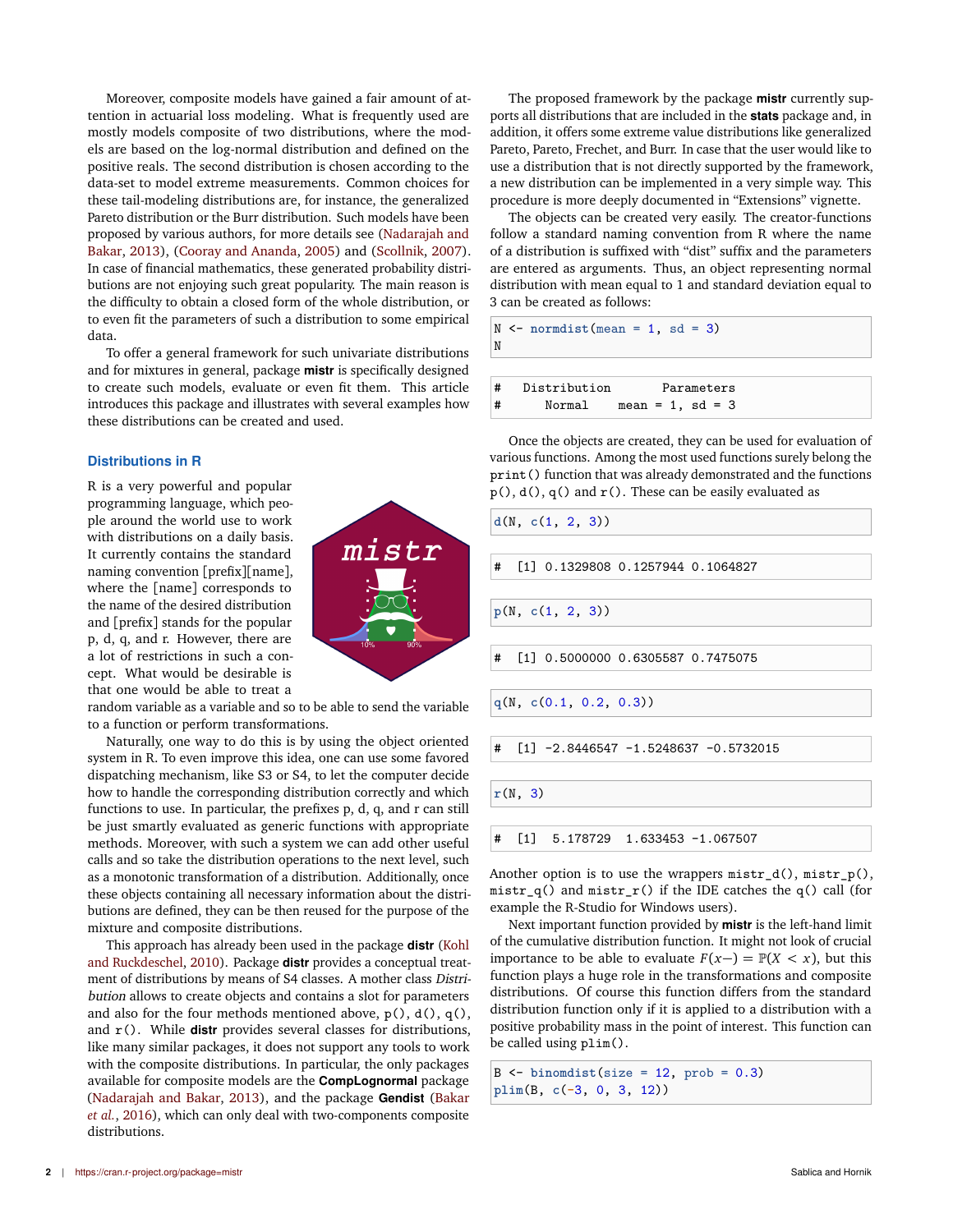#### # [1] 0.0000000 0.0000000 0.2528153 0.9999995

Another very important function when dealing with transformations is the pseudoinverse for the left-hand limit of the CDF, i.e.

$$
Q(p+) = \inf \{x \in \mathbb{R} : p < \mathbb{P}(X \leq x)\}.
$$

These values can be obtained using the qlim() call, and just as plim(), in the case of continuous distributions it simplifies to q().

|  | qlim(B, plim(B, c(0, 3, 7, 12))) |  |  |  |  |  |  |  | E <sub>3</sub> |      |
|--|----------------------------------|--|--|--|--|--|--|--|----------------|------|
|  |                                  |  |  |  |  |  |  |  |                |      |
|  | $\sharp$ [1] 0 3 7 12            |  |  |  |  |  |  |  |                | Traf |

#### **Adding transformation**

Once the objects that represent a single distribution are created, we can use this representation to go beyond the scope of a simple distribution function evaluation. The knowledge of support and class that is stored inside the object opens the doors to more complicated operations. One such an operation that we would like to introduce in this chapter is the ability to perform monotone transformations of defined random variables. This adds even more generality to the whole framework that can be later reused in the mixture and composite distributions. This innovation is also motivated by the fact that even though most of the extreme value distributions belong to the location-scale family, without a decreasing transformation these distributions cannot be used for modeling of the left tail.

The transformation framework currently allows for all standard monotone transformations  $(+ - * / log exp ^{n})$  and is provided with the knowledge of invariant and direct transformations that correspond to the distributions it offers. This information is stored as a generic function that directly dispatches on the class of distribution family and not on the class *univdist* to prevent from losing any information about the distribution. An example might be the exponential distribution where a multiplication with a positive scalar rather keeps the family and changes parameters to prevent losing any information about the distribution. On the other hand, a positive power transformation will directly create a Weibull distribution with appropriate parameters.



If the transformation is necessary, the transformation dispatches on the class univdist. For any untransformed distribution this function will change the whole class and the class of distribution family is removed as the random variable does not follow the distribution anymore. However, the information is stored for the case the distribution would need to untransform itself later. In this case, the function builds an expression for the transformation and inverse transformation, along with a print expression and an expression for the derivative of the inverse transformation. Besides these list members, also a member history is stored. History is a list that stores the information about the old transformations and becomes really handy when it comes to an inverse transformation of the previous one, or updating a transformation. A simple example of a transformation and update follows.

E2  $<- E * -2$ E3 <- E2 **\*** 5

o Distribution Parameters # -10 \* X Exponential rate = 2

Once it is explained how the framework gathers information about the transformation and creates the required expressions, we can proceed with the functions that exploit this. An example is the transformation of the normal distribution that we created in the last chapter.

Norm\_trafo <- (N **-** 1)**^**(1**/**3) Norm\_trafo

| # |                 | Trafo Distribution           |  | Parameters |  |  |
|---|-----------------|------------------------------|--|------------|--|--|
|   | $X^{\sim}(1/3)$ | Normal mean = $0$ , sd = $3$ |  |            |  |  |

Note that the  $X - 1$  transformation is not displayed in the Trafo column as it is an invariant transformation that rather changed the parameter mean from 1 to 0.

The functions that evaluate the transformed distribution are called in the same fashion as in non-transformed distributions. Additionally, the new pseudo description of the support can be returned as sudo\_support().

```
Binom_trafo <- -3 * log(B + 4)
```
**q**(Binom\_trafo, **c**(0.05, 0.5, 0.95))

 $[1]$  -6.907755 -6.238325 -4.828314

**plim**(Binom\_trafo, **c**(**-**6, -5, 0))

# [1] 0.5074842 0.9149750 1.0000000

**sudo\_support**(Binom\_trafo)

| # | From                   | Tο |
|---|------------------------|----|
| # | $-8.317766 - 4.158883$ |    |

In addition, the plot() and autoplot() functions, which are also generic can be called. These functions are offered for any distribution object in the **mistr** package and return the plot of PDF or PMF and CDF of a given object. The function uses the introduced d() and p() functions to evaluate the required values. While the plot() call offers a plot constructed using the base plotting, the autoplot() offers an alternative plot that is created using the **ggplot2** package [\(Wickham,](#page-9-6) [2016\)](#page-9-6).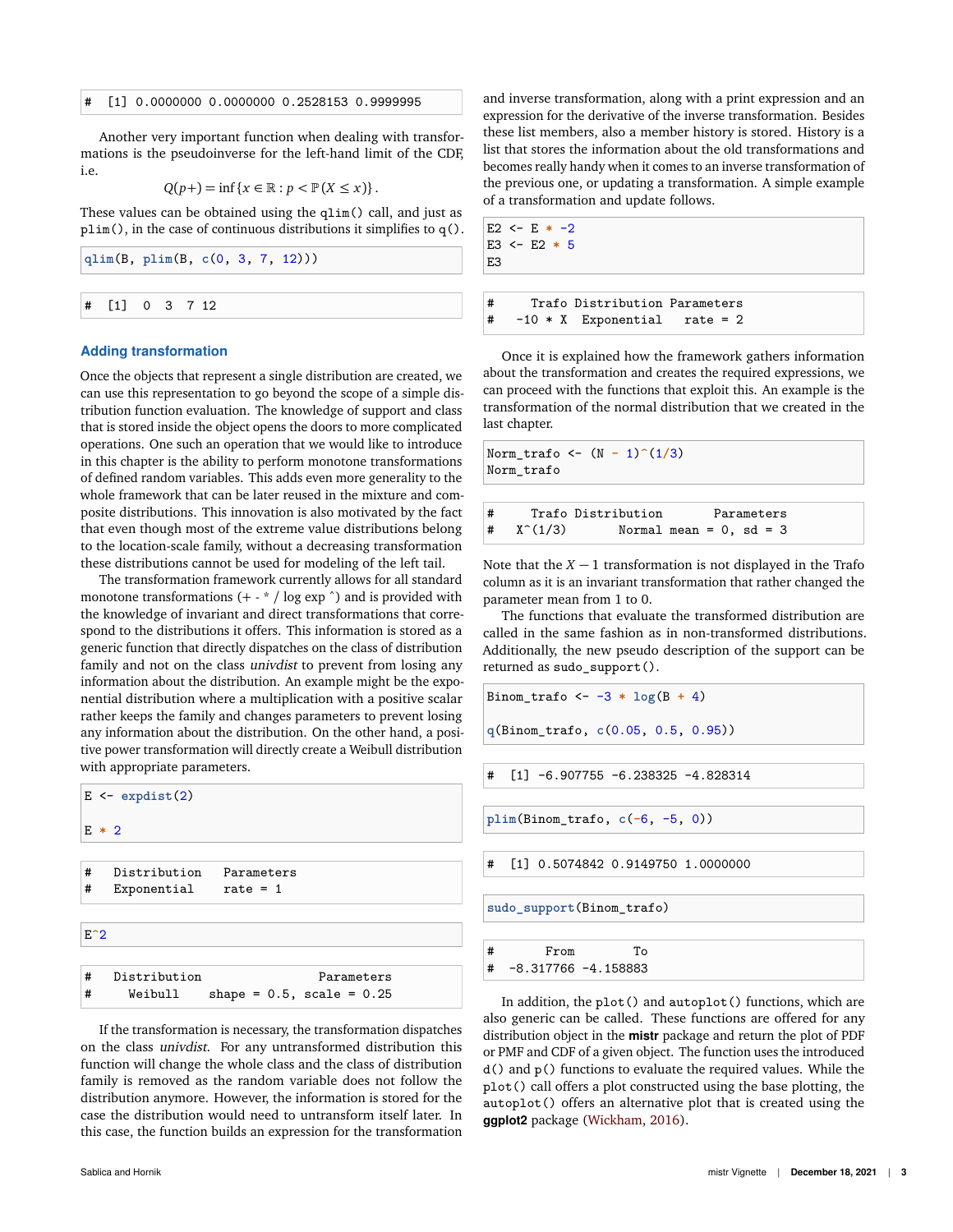



**library**(ggplot2) **autoplot**(Norm\_trafo, xlim1 = **c**(**-**2.5, 2.5))



Another plot functions that are offered for the **mistr** distribution objects are QQplot() and QQplotgg(). The functions graphically compare the empirical quantiles of two data sets, or quantiles of two distribution objects, or quantiles of a distribution with the empirical quantiles of a sample. If quantiles of a continuous distribution are compared with a sample, a confidence bound for this data is offered. This confidence "envelope" is based on the asymptotic results of the order statistics. For a distribution  $F$  as  $n$  tends to infinity, the *p th* sample quantile is asymptotically distributed as

$$
X_{([np])} \sim AN\left(F^{-1}(p), \frac{p(1-p)}{n[f(F^{-1}(p))]^2}\right),\,
$$

where  $f(x)$  and  $F^{-1}(p)$  are the density function and quantile function associated with  $F(x)$ , respectively. More details can be found for example on the [order statistics Wikipedia page.](https://en.wikipedia.org/wiki/Order_statistic)



## **Combining objects**

**Mixtures.** Mixture distributions defined as

$$
F(x) = \sum_{i=1}^n w_i F_i(x),
$$

are fully specified by the components  $F_i(x)$  (i.e., the distributions) and by the weights  $w_i$  that correspond to these components. Thus, to create a mixture everything one needs is to specify these characterizations in the mixdist() call. This can be done in two ways. First, the user may specify the distribution names (names from [prefix][name] functions), the list of appropriate parameters of these distributions, and a sequence of weights. An example of such a call follows.

$$
\text{mixdist}(c("norm", "unif"), \text{list}(c(2, 2), c(1, 5)),
$$
\n
$$
\text{weights} = c(0.5, 0.5))
$$

| #<br># | Mixture distribution with: |                       |        |
|--------|----------------------------|-----------------------|--------|
|        | # Distribution             | Parameters            | Weight |
| $#$ 1  | Normal                     | $mean = 2$ , $sd = 2$ | 0.5    |
| #2     | Uniform                    | $min = 1$ , $max = 5$ | 0.5    |

Another way is to use the objects that have already been defined. Since the parameters are already stored inside the object, all the function requires are the objects and the weights. This also allows to use transformed distributions from the last chapter or more complicated objects, which will be presented later. This means that the transformed normal and binomial distributions together with an exponential distribution can be reused for mixture distribution as:

|  | M <- mixdist(Norm_trafo, Binom_trafo, expdist(0.5), |                             |  |  |
|--|-----------------------------------------------------|-----------------------------|--|--|
|  |                                                     | weights = $c(.4, .2, .4)$ ) |  |  |

The information about the mixture can be accessed via generic functions. The objects can be extracted using square brackets [], the weights can be obtained using weights(), and just as with standard distributions, the parameters are obtainable using parameters().

Interesting functions are the functions  $q()$  and  $qlim()$ . While finding the CDF and PDF of the mixture model is straightforward, an explicit general expression for quantile function of the mixture model is not available. However, it can be found numerically as a solution of a unit-root problem:

$$
\sum_{i=1}^{n} w_i F_i(Q(p)) - p = 0.
$$

What is more, one can show that the quantile of a mixture distribution  $Q(p)$  can always be found within the range of its components quantiles, and hence

$$
\min_{i\in\{1,\ldots n\}} Q_i(p) \le Q(p) \le \max_{i\in\{1,\ldots n\}} Q_i(p),
$$

where  $Q_i(\cdot)$  is the quantile function of the i-th component. This specifies the needed interval for the root finder that will then iteratively find the solution. Additionally, further problems are solved to return the correct values. To show how this algorithm works we can perform a simple test. To make things harder, we will create a fully discrete mixture for which a decreasing transformation is performed.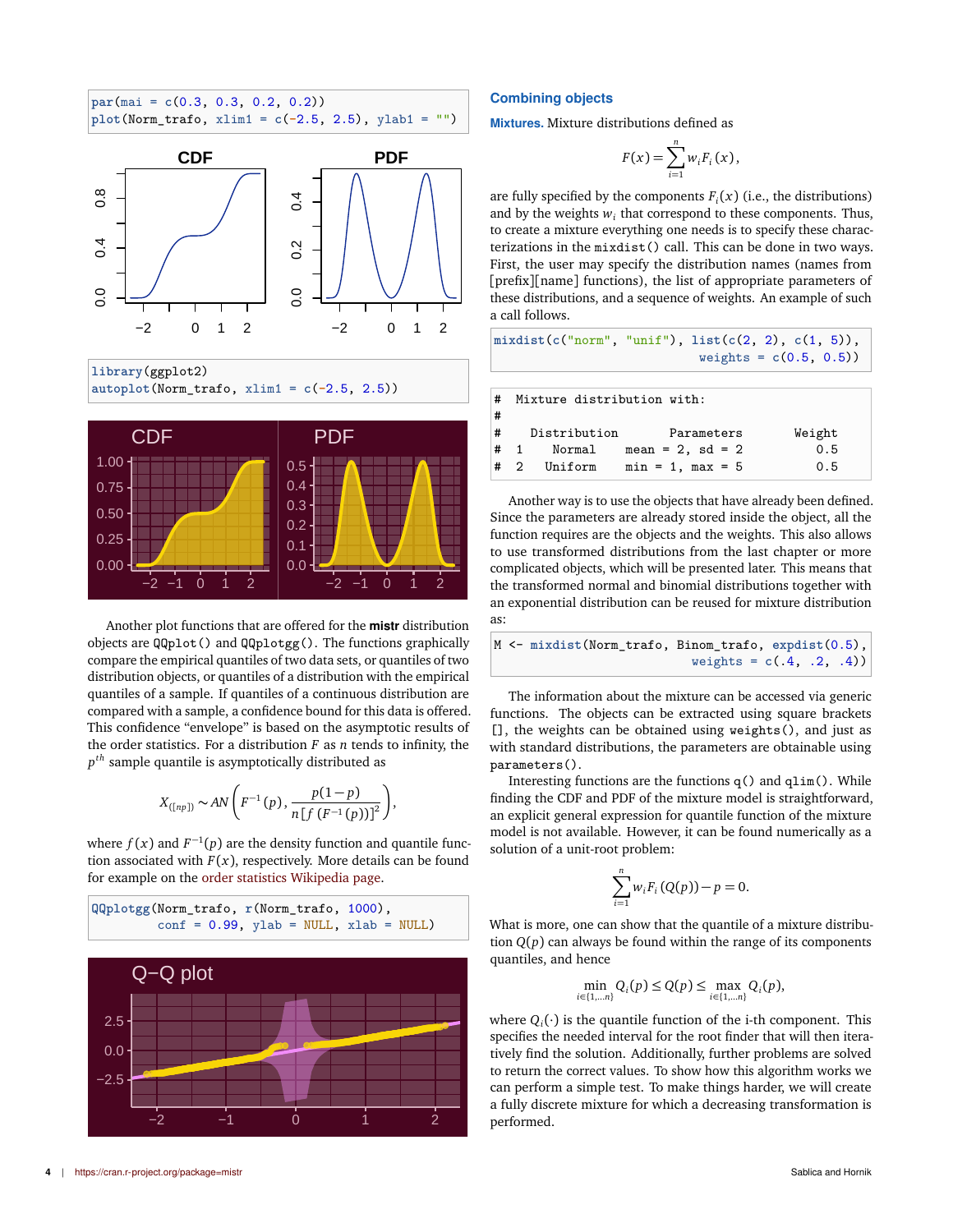

Fig. 1. autoplot output of M\_trans

DM <- **mixdist**(3 **\* binomdist**(12, 0.4), -2**\*poisdist**(2) **+** 12, weights=**c**(0.5, 0.5)) y <- **c**(0.05, 0.4, **p**(**-**DM, **c**(**-**5, -10, -15)), 0.95) x <- **q**(**-**DM, y) **autoplot**(**-**DM, which = "cdf", only\_mix = TRUE, xlim1 = **c**(**-**37, 0)) **+ annotate**("point", x, y, col = "white")



Finally, since the inverse transform sampling is not efficient for mixture distributions, it can be replaced by first sampling according to the weights  $w_i$  and then, conditionally on that, by drawing from the selected component. This is implemented in the corresponding method of the  $r()$  function. This approach allows to draw from a mixture much faster than the inverse quantile transform method, and can also be reused later for composite distributions.

|   | system.time(r(M, 1e6)) |  |                         |  |  |  |
|---|------------------------|--|-------------------------|--|--|--|
|   |                        |  |                         |  |  |  |
| # |                        |  | user system elapsed     |  |  |  |
| # |                        |  | $0.177$ $0.012$ $0.189$ |  |  |  |

Except the quantile function and other main functions for evaluation, one can call other generic functions that are designed for the class mixdist. As an example we suggest the sudo\_support().

**sudo\_support**(M) # From To # -Inf Inf

Since the mixture models are in fact distributions, one can perform transformations of mixture random variables as well. It is easy to show that a transformation of a mixture random variable is the same as if we applied the same transformation to all its components. In addition, since the support of the components is a subset of the mixture's support, if the framework allows to transform the mixture, then it does the components as well. Now, using the mixture we created, we can perform a decreasing non-linear transformation. An example of  $r()$  and  $\text{autoplot()}$  functions follows.

M\_trans <- -2 **\*** (M)**^**(1**/**3) **r**(M\_trans, 4)

 $[1] -0.7186754 -3.3259485 -2.2397157 -2.0216429$ 

```
autoplot(M_trans)
```
**Composite distributions.** Let  $B_1, B_2, \ldots, B_n$  be Borel sets giving a disjoint partition of the support, and  $F_1, F_2, \ldots, F_n$  be the probability distributions over  $\mathbb{R}^d$  with  $F_i(B_i) > 0$  for all  $i = 1, 2, ..., n$ . In addition, assume that  $w_1, w_2, \ldots, w_n$  are positive weights that sum up to one. Then the composite distribution over the partition (*B<sup>i</sup>* ) of  $(F_i)$  with weights  $(w_i)$  can be written as

$$
F(A) = \sum_{i=1}^{n} w_i \frac{F_i(A \cap B_i)}{F_i(B_i)} = \sum_{i=1}^{n} w_i F_i(A|B_i).
$$

Note that as with mixture models it is not necessary for the two arbitrary distributions to be identical. Obviously, the composite models are a specific case of the mixture models, where the corresponding probability distribution functions are truncated to some disjoint support.

The interval representation of the truncation allows to use a sequence of breakpoints

$$
-\infty = \beta_0 < \beta_1 \le \beta_2 \le \cdots \le \beta_{n-1} < \beta_n = \infty
$$

to fully characterize the partitions  $B_i$ . Note that if  $F_i$  is continuous, to ensure that the interval has positive probability we must set  $\beta_{i-1} < \beta_i$ .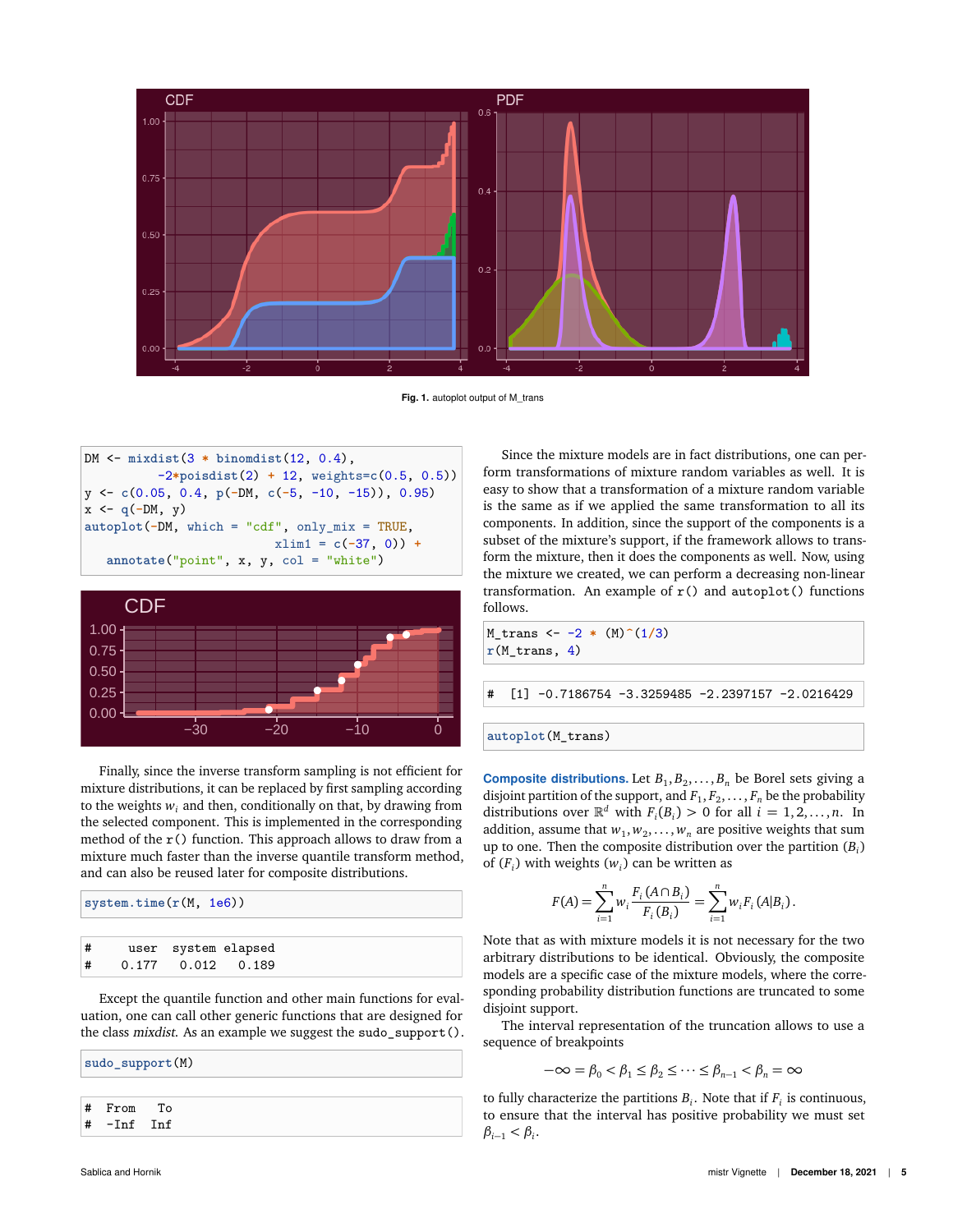This allows to define  $\lambda_1 = 0$  and for all  $i = 2, \ldots, n$ ,

$$
\lambda_i = \begin{cases} F_i(\beta_{i-1}) & \text{if } \beta_{i-1} \notin B_i, \\ F_i(\beta_{i-1}) & \text{otherwise,} \end{cases}
$$

and  $\rho_n = 1$ , and for all  $i = 1, 2, ..., n - 1$ ,

$$
\rho_i = \begin{cases} F_i(\beta_i) & \text{if } \beta_i \in B_i, \\ F_i(\beta_{i^-}) & \text{otherwise.} \end{cases}
$$

Then for any  $x \in B_i$ 

$$
F_i ((-\infty, x] \cap B_i) = \begin{cases} F_i (x) - F_i (\beta_{i-1}) & \text{if } \beta_{i-1} \notin B_i \\ F_i (x) - F_i (\beta_{i-1} -) & \text{if } \beta_{i-1} \in B_i \end{cases}
$$

This means that for every  $x \in B_i$  we can write the distribution as  $F_i$  ((-∞, *x*] ∩  $B_i$ ) =  $F_i$  (*x*) –  $\lambda_i$ .

The straightforward implication of the above equations is that  $\sup_{x \in B_i} F_i(x) = \rho_i$ . Thus, this implies that

$$
F_i(B_i) = \rho_i - \lambda_i,
$$

which can be calculated using the p() and plim() functions. Hence, if we define  $p_i = \sum_{j : j \leq i} w_i$  the composite distribution satisfies

$$
F(x) = p_{i-1} + w_i \frac{F_i(x) - \lambda_i}{F_i(B_i)} = p_{i-1} + w_i \frac{F_i(x) - \lambda_i}{\rho_i - \lambda_i}, \quad \forall x \in B_i.
$$

Therefore, to fully specify a composite distribution, in addition to the mixture specifications, one needs to set the values that correspond to the breakpoints, which split  $\mathbb R$  into disjoint partitions. Moreover, if at least one distribution is not absolutely continuous, it might be desired to specify to which adjacent interval should the breakpoint be included.

Just as mixture distributions, composite models can be created in two ways. Either one can directly use the objects or let the function create these objects by specifying the sequence of names and a list of parameters. In the following example we will directly proceed with the first mentioned method where we define some objects inside the compdist() call to create a composite distribution. Besides these objects one needs to set the sequences of weights and breakpoints. Additionally, one may determine for each breakpoint to which partition should the breakpoint be included. This can be set by the argument break.spec with values 'R' or 'L', where 'R' and 'L' stand for right (i.e., include breakpoint to the interval on the right of the breakpoint) and left (i.e., include to the interval on the left), respectively. If this argument is not stated, the algorithm will by default set all intervals to be left-closed, i.e., right-open. This can be nicely seen from the following example where a linearly transformed Pareto distribution and a geometric distribution are combined with a normal distribution into a composite model.

```
C <- compdist(-paretodist(1, 1), normdist(0, 2),
              geomdist(0.3) + 2,
              weights = c(0.15, 0.7, 0.15),
              breakpoints = c(-3, 3),
              break.spec = c("L", "R"))
C
```

```
# Composite distribution with:
#
# Trafo Distribution Parameters Weight
# 1 -X Pareto scale = 1, shape = 1 0.15
# 2 none Normal mean = 0, sd = 2 0.70
# 3 X + 2 Geometric prob = 0.3 0.15
# Truncation
```

| # | 1           | $(-Inf.-3]$                     |
|---|-------------|---------------------------------|
| # | $2^{\circ}$ | $(-3,3)$                        |
| # | З           | $\lfloor 3, \text{Inf} \rfloor$ |

The argument break.spec is set to ("L", "R"), and thus the breakpoint -3 belongs to the first partition while the second breakpoint is affiliated to the partition on the right. This can be observed from the print of the distribution, more precisely from the Truncation column, where the parentheses are printed according to this argument.

The package also permits to use the same breakpoint twice. This possibility allows to define a partition on a singleton, and hence to create a mass of probability. If this feature is used, the break.spec needs to be specified with "R" and "L", for the first and the second identical breakpoint, respectively, or not set at all. If the break.spec is not used, the source code will change the break.spec such that this single point with probability mass is a closed set. This feature can become particularly useful when the user wants to create a distribution that is, for example, absolutely continuous on both the negative and positive reals and has positive mass at zero.

```
C2 <- compdist(-expdist(2), poisdist(),
               expdist(2),
               weights = c(0.25, 0.5, 0.25),
               breakpoints = c(0, 0))
```

,

.

|    | # Composite distribution with: |  |                                                      |  |  |  |  |  |
|----|--------------------------------|--|------------------------------------------------------|--|--|--|--|--|
| ∣# |                                |  |                                                      |  |  |  |  |  |
|    |                                |  | # Trafo Distribution Parameters Weight Truncation    |  |  |  |  |  |
|    |                                |  | $\#$ 1 -X Exponential rate = 2 0.25 (-Inf,0)         |  |  |  |  |  |
|    |                                |  | $\#$ 2 none Poisson lambda = 1 0.50 $[0,0]$          |  |  |  |  |  |
|    |                                |  | $ \text{*}$ 3 none Exponential rate = 2 0.25 (0,Inf) |  |  |  |  |  |

Note that the distribution assigned to this singleton has to be a discrete distribution with support on that point, otherwise the interval will have zero probability.

As for any distribution, the framework also offers many generic functions that can be used to obtain additional information or evaluate the distribution. One can extract the parameters, weights, or the support in the same manner as with mixture distributions. In addition, calling breakpoints() extracts the splicing points. Finally, the functions plot() and autoplot() are offered where by default the components are visible. As with mixtures, this can be turned off using only  $mix = TRUE$  argument.

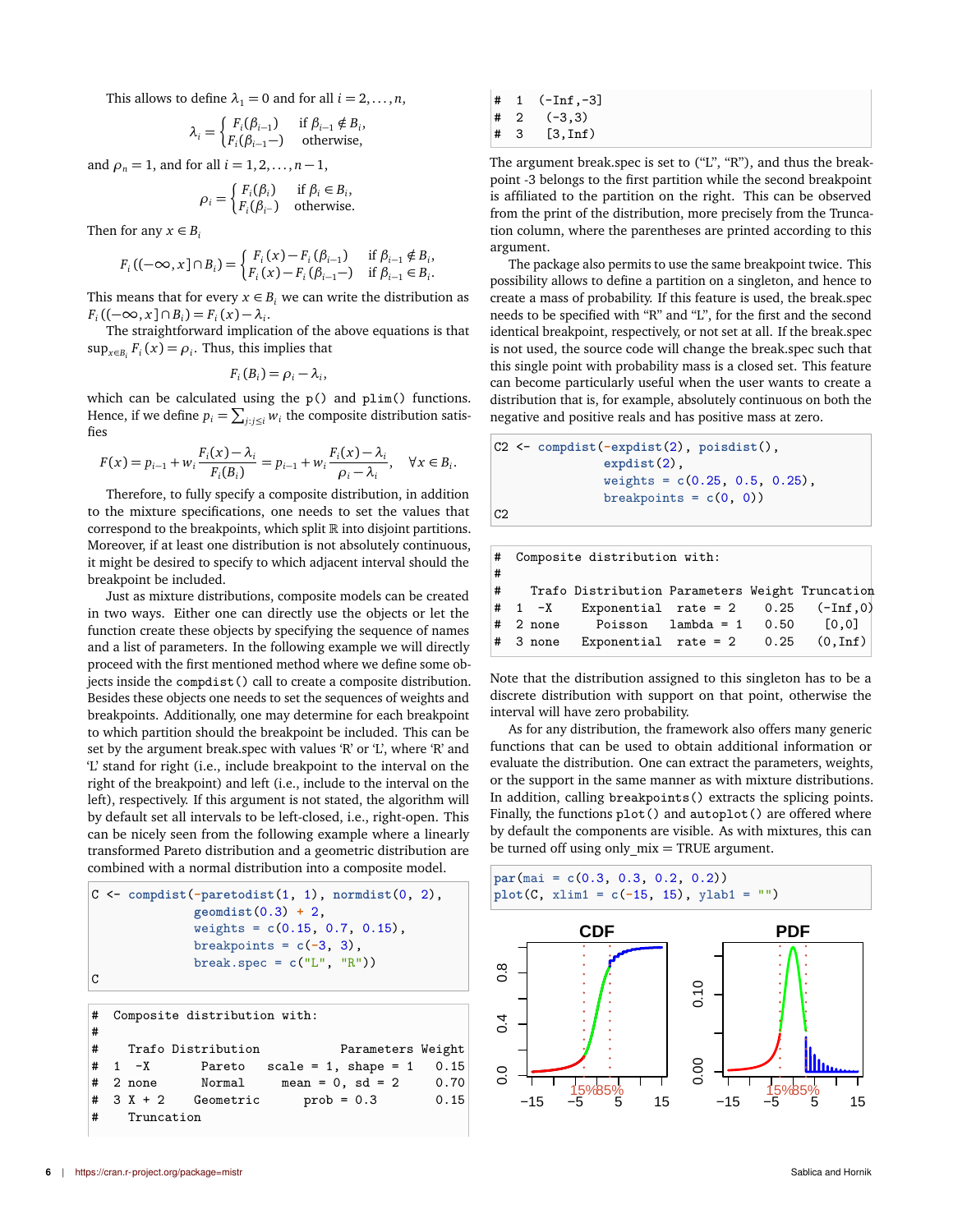

Fig. 2. autoplot output of C\_trans

0.00 0.25 0.50 0.75 1.00 CDF 0.0 <del>1 25%−75%</del> 0.1 0.2 0.3 0.4 0.5 PDF

Analogously to the mixture distributions, the framework offers to transform also composite random variables. Thus, using the composite distribution we defined, we propose an example of a linear transformation.

 $C_{trans}$  <- -0.5  $*$  (C + 7)

**autoplot**(C2, text\_ylim = 0.01)

Even with such a distribution, the user still can evaluate any desired presented function. To support this, we again propose an example where the function  $q()$  and  $r()$  are used, and the functions p() and d() are represented graphically using the function autoplot().

```
q(C_trans, c(0.075, 0.5, 0.7, 0.9))
```
 $[1]$  -5.500000 -3.500000 -2.833235 -1.250000

 $r(C_trans, 4)$ 

 $\lceil 1 \rceil$  -3.042404 -4.155278 -4.332424 -1.816448

**autoplot**(C\_trans, xlim1 = **c**(**-**10,5))

**Combining mixture and composite distributions.** A significant advantage of object oriented programming is that the dispatching mechanism automatically knows how to treat a given object. This allows to combine mixture and composite models into more complicated mixtures and composite distributions. Therefore, we can take the transformed mixture and the transformed composite distributions we created to compose a composite distribution with these distributions as components. What is more, we can perform a transformation of such a distribution.

C3 <- **compdist**(M\_trans **-** 3,  $C_{trans}$ , weights =  $c(0.5, 0.5)$ , breakpoints =  $-4.5$ ) C3\_trans <- -2 **\*** C3 **+** 2

Thus, the object C3\_trans is a transformed composite distribution that contains a transformed mixture and a transformed composite distribution, from which both additionally contain many transformed and untransformed distributions. Even in such complex models, the user may evaluate the most complicated functions as  $plim()$  and  $qlim()$ . The functions  $d()$  and  $p()$  can be again best represented graphically, where both distributions can easily be recognized from previous chapters.

**plim**(C3\_trans, **c**(6, 10, 12))

# [1] 0.09667553 0.42195189 0.62458021

**qlim**(C3\_trans, **c**(0.3, 0.5, 0.7))

# [1] 8.785363 11.000000 12.327907

**autoplot**(C3\_trans, xlim1 = **c**(0,20), text\_ylim = 0.01, grey = TRUE)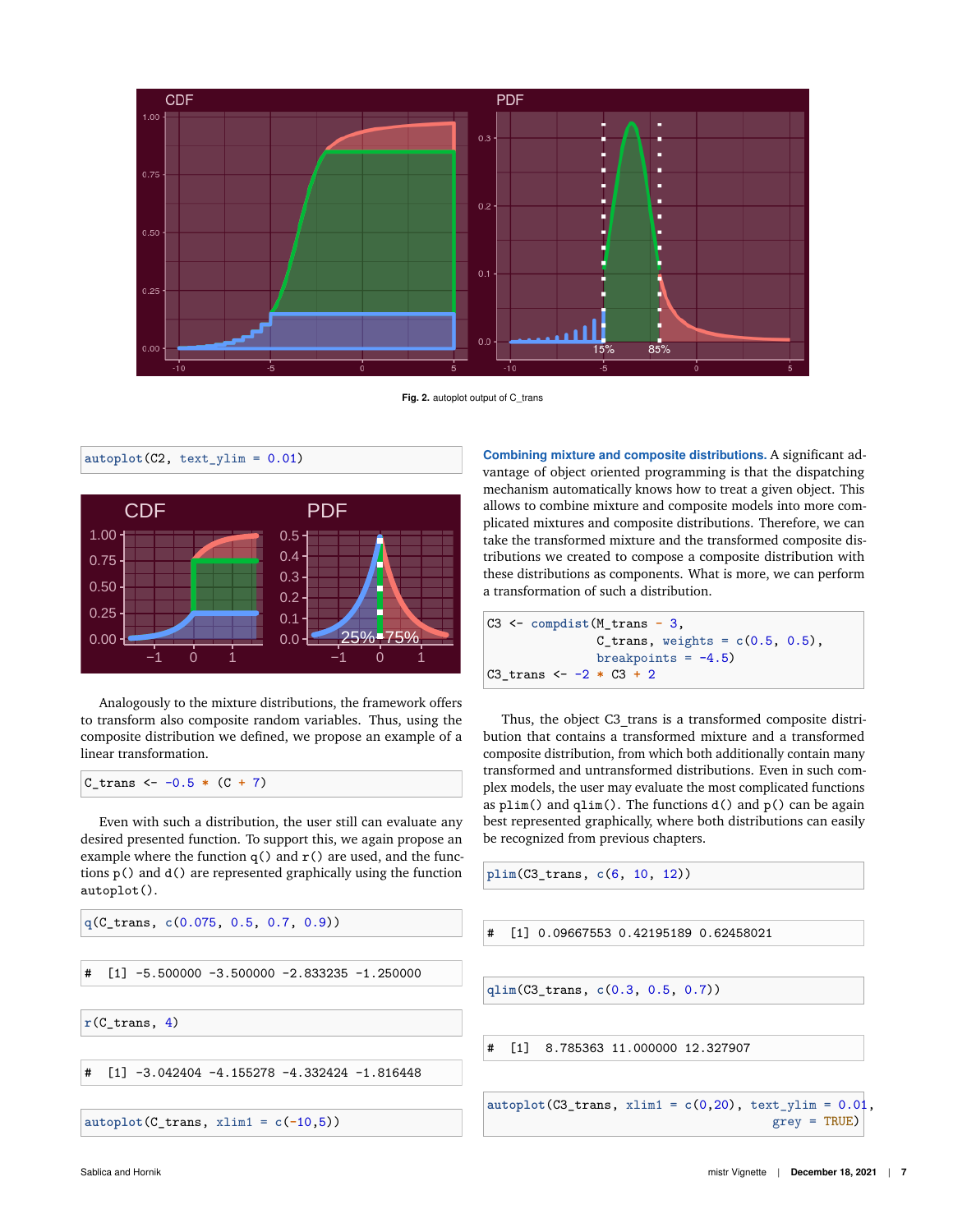

Although the print for such a hierarchical distribution does not contain a lot of information, an alternative function can be used. We recommend to use the function summary(), which is designed mainly for the more complicated distributions. The printed result of this call contains all the necessary information, and much more as well. Additionally, since the result of summary() on the C3\_trans object is two pages long, the demonstration is left to the reader.

To finish this chapter and to show that the user may go even further, we would like to present an example where we will combine the last object with another distribution from this chapter into a mixture distribution. The distribution is directly plotted using the autoplot() call.

**autoplot**(**mixdist**( C3\_trans, C2 **+** 5, weights = **c**(0.7, 0.3)),  $xlim1 = c(0, 15)$ 

#### **Data modeling**

While the previous chapters were aimed at showing the "muscles" (i.e., generality) of the framework, in this last section we will focus on examples using real data. In particular, we will present a simple fitting for two specific composite distributions.

As motivated in the introduction, the models in financial mathematics suggest a distribution that can capture the wide variety of behavior in tails while still following the normal distribution in the center. This offers to use a three components composite distribution. The first and third component will be used to model the extreme cases, i.e., the tails, and the second component will try to catch the center of the empirical distribution.

The first model offered by **mistr** is the Pareto-Normal-Pareto (PNP) model. This means that a −*X* transformation of a Pareto random variable will be used for the left tail, normal distribution for the center and again Pareto for the right tail. From this it follows that the PDF of the model can be written as:

$$
f(x) = \begin{cases} w_1 \frac{f_{-p}(x)}{F_{-p}(\beta_1)} & \text{if } -\infty < x < \beta_1, \\ w_2 \frac{f_N(x)}{F_N(\beta_2) - F_N(\beta_1)} & \text{if } \beta_1 \le x < \beta_2, \\ w_3 \frac{f_p(x)}{1 - F_p(\beta_2)} & \text{if } \beta_2 \le x < \infty, \end{cases}
$$

where  $f<sub>P</sub>(x) = f<sub>-P</sub>(-x)$  and  $F<sub>P</sub>(x) = 1 - (K/x)^{\alpha}$  are the density and distribution function of a Pareto distribution with  $F_{-P}(x) =$  $1 - F_p(-x)$ .  $f_N(x)$  and  $F_N(x)$  are the PDF and CDF of the normal distribution, respectively.

If we follow the properties of the Pareto distribution, the conditional probability distribution of a Pareto-distributed random variable, given that the event is greater than or equal to  $\gamma > K$ , is again a Pareto distribution with parameters *γ* and *α*. This means that the conditional distribution  $f_P(x|K, \alpha)/(1 - F_P(\beta_2|K, \alpha)) = f_P(x|\beta_2, \alpha)$ if  $\beta_2 > K$ . On the other hand, if  $\beta_2 < K$  the distribution cannot be

continuous as the support of the Pareto distribution starts at K. The same can be shown for the transformed distribution. Since we are interested only in the continuous case we can rewrite the PDF as

$$
f(x) = \begin{cases} w_1 f_{-p}(x | - \beta_1, \alpha_1) & \text{if } -\infty < x < \beta_1, \\ w_2 \frac{f_N(x | \mu, \sigma)}{F_N(\beta_2 | \mu, \sigma) - F_N(\beta_1 | \mu, \sigma)} & \text{if } \beta_1 \le x < \beta_2, \\ w_3 f_p(x | \beta_2, \alpha_2) & \text{if } \beta_2 \le x < \infty, \\ w \text{where } \beta_1 < 0 < \beta_2, \\ \alpha_1, \alpha_2 > 0. \end{cases}
$$

The condition  $\beta_1 < 0 < \beta_2$  follows from the fact that the scale parameter has to be positive. Thus, such a model can be fully used only with demeaned data sample or with data with a mean close to zero. This is of course not a problem for stock returns, which are the aim of this vignette. What is more, one can show that the density is continuous if it holds for the shape parameters that

$$
\alpha_1 = -\beta_1 \frac{w_2 f_N(\beta_1 | \mu, \sigma)}{w_1 (F_N(\beta_2 | \mu, \sigma) - F_N(\beta_1 | \mu, \sigma))},
$$

$$
\alpha_2 = \beta_2 \frac{w_2 f_N(\beta_2 | \mu, \sigma)}{w_3 (F_N(\beta_2 | \mu, \sigma) - F_N(\beta_1 | \mu, \sigma))}.
$$

Due to the fact that a composite distribution can be represented as a mixture of truncated distributions that are truncated to a disjoint support, the weight of each component can be estimated as the proportion of points that correspond to each of the truncated regions. Obviously, this condition ensures that the empirical and estimated CDF match on each of the breakpoints. Thus, conditionally on the fact that the breakpoints are known, the weights can be computed as

$$
w_1=\frac{\sum_{i=1}^n 1_{\{x_i<\beta_1\}}}{n}, w_2=\frac{\sum_{i=1}^n 1_{\{\beta_1\leq x_i<\beta_2\}}}{n}, w_3=\frac{\sum_{i=1}^n 1_{\{\beta_2\leq x_i\}}}{n},
$$

where  $1_{\{\cdot\}}$  is the indicator function, and  $x_i$  is the i-th data value. These conditions decrease the number of parameters from 11 to 4, and imply the density function of a form:

 $f(x|\beta_1, \beta_2, \mu, \sigma)$ .

This model if offered by the call PNP\_fit(). The function PNP\_fit() takes the data and a named vector of starting values with names break1, break2, mean, and sd and returns a list of class comp fit. Other arguments are passed to the optimizer. To demonstrate this, we will take the same data we used in the introduction to fit a PNP model with the default starting values.

PNP\_model <- **PNP\_fit**(stocks**\$**SAP)

PNP\_model

```
# Fitted composite Pareto-Normal-Pareto distribution:
#
# Breakpoints: -0.019304 0.020518
# Weights: 0.092443 0.82135 0.086207
#
# Parameters:
# scale1 shape1 mean sd scale2
# 0.019304 1.773598 0.000961 0.012950 0.020518
# shape2
# 2.198590
#
  Log-likelihood: 7400.117, Average log-likelihood: 2.7146
```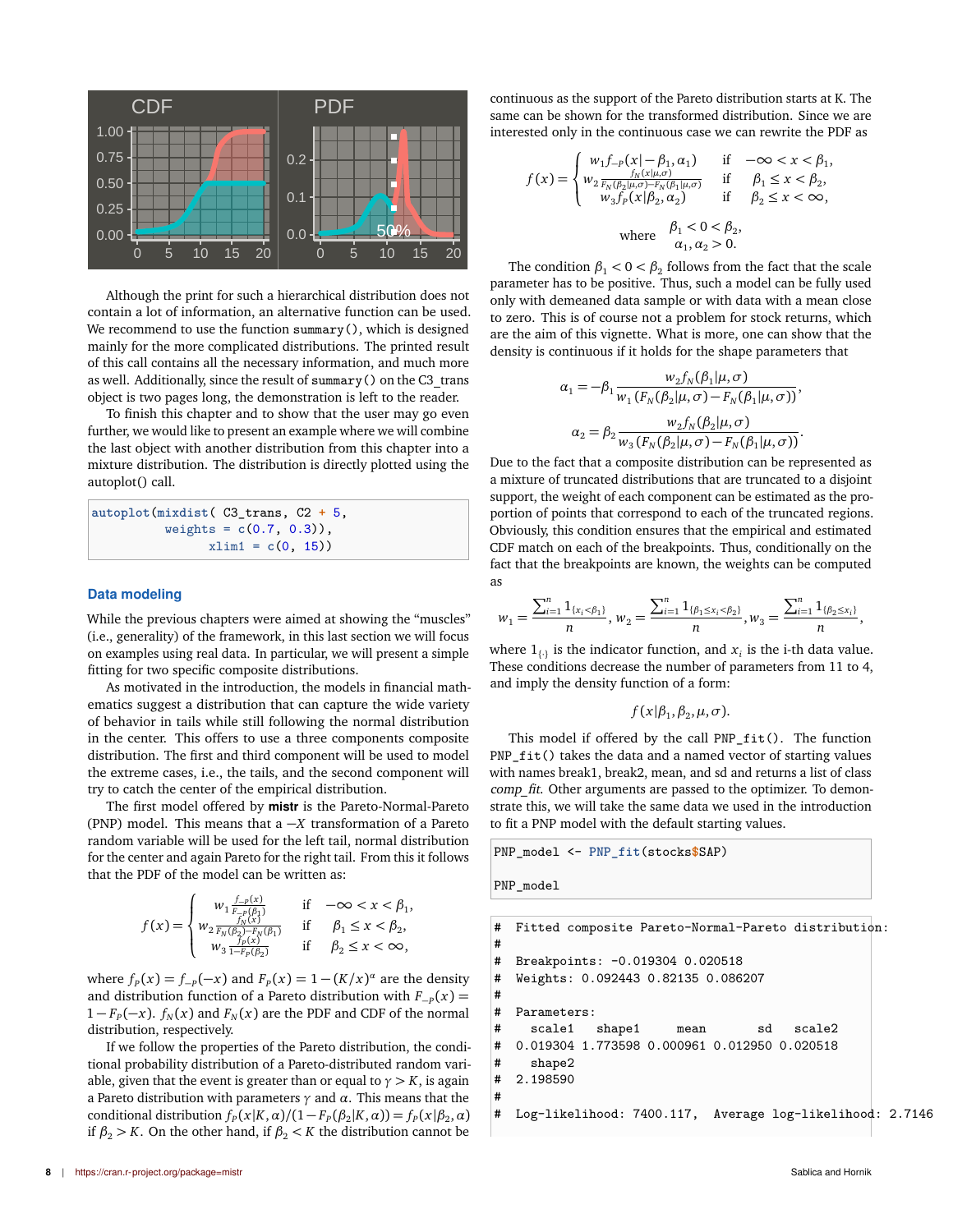

**Fig. 3.** autoplot output of the mixture model containing two composite models

If the fitted object is printed, the function will print all the parameters together with the log-likelihood that was achieved by the optimization. In addition, the average log-likelihood is printed, which is just the log-likelihood divided by the size of the data-set. The user can extract parameters using the call parameters(), weights using the call weights(), and breakpoints using breakpoints(). The distribution() function can be used to extract the distribution with fitted parameters that can be used for evaluation.

Finally, the plot() and autoplot() functions are offered. The functions plot the Q-Q plot of the fitted distribution and data, and the CDF and PDF plot of the fitted distribution, which overlap with the empirical CDF and PDF of the data-set. Again, the which argument can extract the proposed plots separately (i.e., which = "pdf"). Other arguments are passed to the the plot calls.

$$
plot(PNP_model, ylab1 = "", ylab2 = "")
$$



The plots indicate an overall nice fit where all quantiles are in the confidence bound.

The second offered model is a similar distribution to the previous one, except we will replace the Pareto distributions by the generalized Pareto distributions (GPD)

$$
F_{GPD}(x) = \begin{cases} 1 - \left(1 + \xi \frac{x-\theta}{\gamma}\right)^{-1/\xi} & \text{if } \xi \neq 0, \\ 1 - \exp\left(-\frac{x-\theta}{\gamma}\right) & \text{if } \xi = 0. \end{cases}
$$

This means that the PDF of this model can be written as:

$$
f(x) = \begin{cases} w_1 \frac{f_{-GPD}(x)}{F_{-GPD}(\beta_1)} & \text{if } -\infty < x < \beta_1, \\ w_2 \frac{f_{N}(x)}{F_{N}(\beta_2) - F_{N}(\beta_1)} & \text{if } \beta_1 \le x < \beta_2, \\ w_3 \frac{f_{GPD}(x)}{1 - F_{GPD}(\beta_2)} & \text{if } \beta_2 \le x < \infty. \end{cases}
$$

The same way as in the PNP model, the scale parameters can be eliminated by the continuity conditions, weights by the above mentioned condition and in addition, under current settings and the continuity conditions, the value of the conditional GPD distribution depends on the location parameter only through the conditions  $−β<sub>1</sub> ≥ θ<sub>1</sub>$  and  $β<sub>2</sub> ≥ θ<sub>2</sub>$ . This suggests to choose without any loss in the model  $-\beta_1 = \theta_1$  and  $\beta_2 = \theta_2$ . Such a PDF is fully characterized by

$$
f(x|\beta_1,\beta_2,\mu,\sigma,\xi_1,\xi_2),
$$

where the only restriction on the parameters is  $-\infty < \beta_1 < \beta_2 <$ ∞.

These conditions decrease the number of parameters from 13 to 6. What is more, the function GNG\_fit() contains the argument break fix, which fixes the breakpoints from the vector of starting values, and so decreases the number of parameters to 4 if TRUE is assigned. In this case, the breakpoints are fixed and weights are computed before the optimization. The function GNG\_fit() takes the data, the named vector of starting values with names break1, break2, mean, sd, shape1 and shape2, the break\_fix argument and the argument midd, which is by default set to be equal to the mean of the data. The midd values are used to split  $\mathbb R$  into two sub-intervals and then the first breakpoint is optimized on the left of the midd value and the second breakpoint on the right.

The call returns a list of class comp fit. The results can be then extracted, printed or visualized in the same way as the results of PNP\_fit().

```
GNG_model <- GNG_fit(stocks$SAP)
```